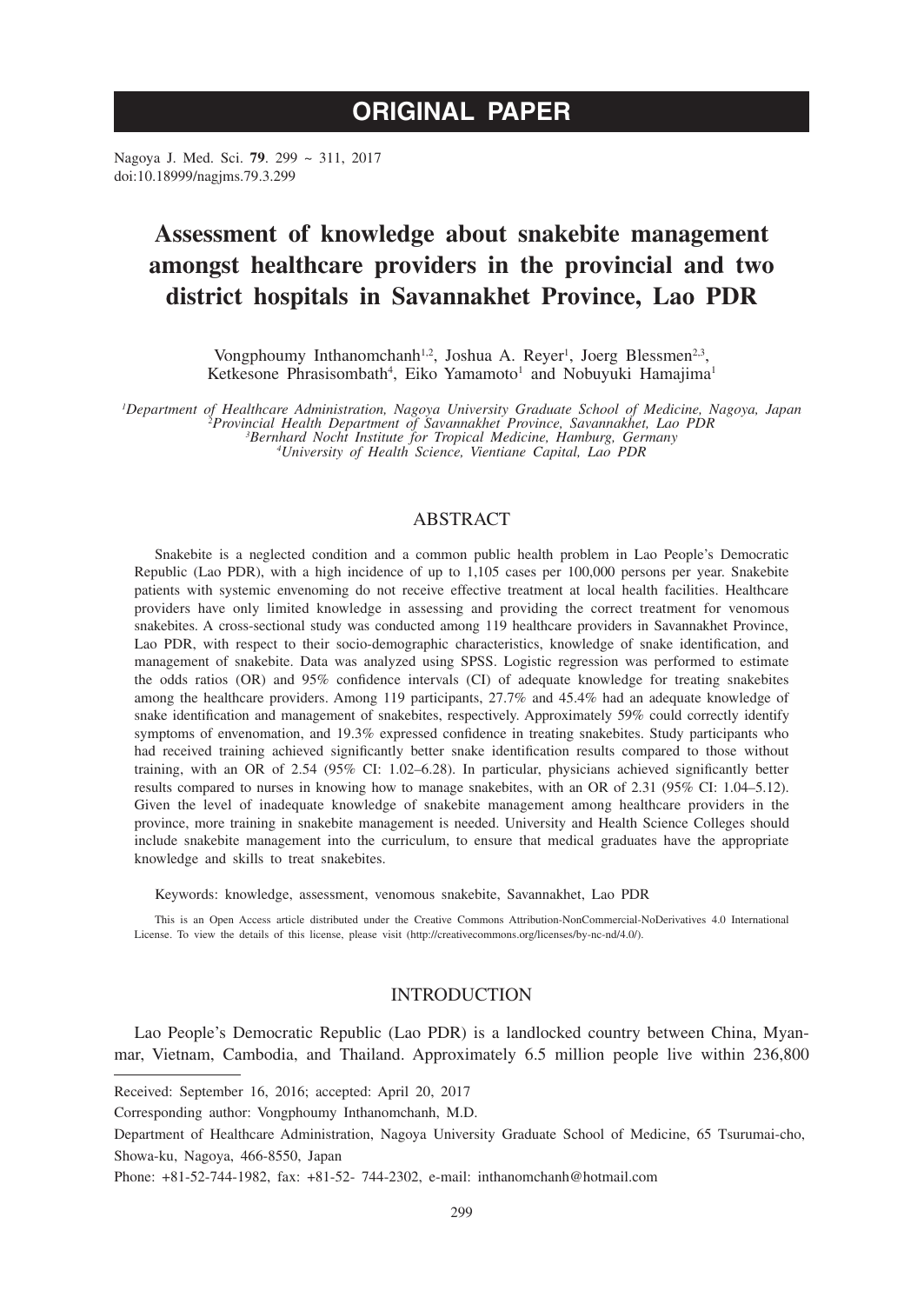square kilometers, with a population density of 27 inhabitants per square kilometer.<sup>1)</sup> According to the World Bank, Lao PDR belongs to a group of lower middle income countries, but it is also in the list of 48 least developed countries.<sup>2)</sup> The World Health Organization (WHO) has declared that snakebite is one of the most neglected tropical diseases.3) In Asian countries, snakebite is a particularly important public health issue in poor tropical rural communities. $4-6$ 

To date, 124 different snake species have been found in Laos, of which six venomous snake species are considered medically significant. These venomous snakes include both members of the viper group; the Malayan pit viper (*Calloselasma rhodostoma*), and; the green pit viper (*Trimeresurus albolabris*, *Tr. macrops*, *Tr. popeiorum*), as well as members of the elapid group: the common and spitting cobras (*Naja kaouthia*, *Naja siamensis*); the king cobra (*Ophiophagus Hannah*); the Malayan krait (*Bungarus candidus*), and; the banded krait (*Bungarus fasciatus*).7,8) Envenomation from the viper group is mainly hematotoxic, while that from the elapid group is mainly neurotoxic. Envenomation can lead to further disease with high risks of morbidity and mortality.<sup>9)</sup>

Besides having a prolific snake fauna, Laos has a tropical climate, and approximately 70% of the population earn their living in agriculture, such as wet rice farming, on rubber plantations, or in cassava, banana, and watermelon production. Approximately 25% of the population live below the poverty line.<sup>1)</sup> These circumstances all favor an increased incidence of snakebites, which recent epidemiologic studies have confirmed has been the case in Savannakhet Province in Southern Laos, with up to 1,105 snakebites per 100,000 people per year.<sup>10)</sup> Since Lao PDR does not record cause of death on death certificates, there are no mortality figures to determine mortality rates due to snakebites.

Although many snakebites occur at the local community level, very few cases are treated in provincial and district hospitals. A retrospective study on venomous snakebites in Vientiane Province, in central Laos, reported only 21 snakebite patients admitted to the provincial hospital over a period of 18 months.8) In Savannakhet Province, there were only 26 snakebite patients treated in provincial and district hospitals in 2012. It appears that few snakebite victims approach hospitals, for which there are several possible reasons. First, there is a strong belief among local people in the value and benefit of traditional treatment, and snakebite victims often visit traditional healers or practice self-treatment in their villages. This has been demonstrated by a knowledge, attitude, and practice (KAP) survey performed in Champhone District, Savannakhet Province in 2013. Secondly, transport infrastructure is underdeveloped and it is difficult for people to reach a hospital from remote villages. Finally, many people cannot afford treatment costs.<sup>11)</sup>

Furthermore, in treating and managing snakebites victims, it can be difficult to identify precisely the venomous snake species involved, because of the overlapping clinical symptoms of envenomation.<sup>12,13)</sup> In conjunction with this, a further important contributing factor to snakebite morbidity and mortality, particularly in sub-Saharan Africa and parts of Asia, is the limited set of antivenom and management skills.<sup>14)</sup>

It is likely that the most important reason for limited attendance at hospitals is that snakebite patients with systemic envenoming do not get effective treatment in the local health facilities. Antivenom is not available there, and thus healthcare personnel have no experience in its use. Venomous snakebite management is not yet taught at the medical university in Laos, and medical knowledge on how to treat snakebites appears inadequate.

However, treating snakebites does not require sophisticated laboratory tests or medical equipment; it requires only antivenom, essential drugs, and a good knowledge of assessing and treating snakebite patients, which are the key factors in successfully treating snakebites. The introduction of antivenom at Savannakhet Provincial Hospital, and continuous training of their medical personnel, led to an increased number of snakebite patients treated at the hospital, from 4 in 2012,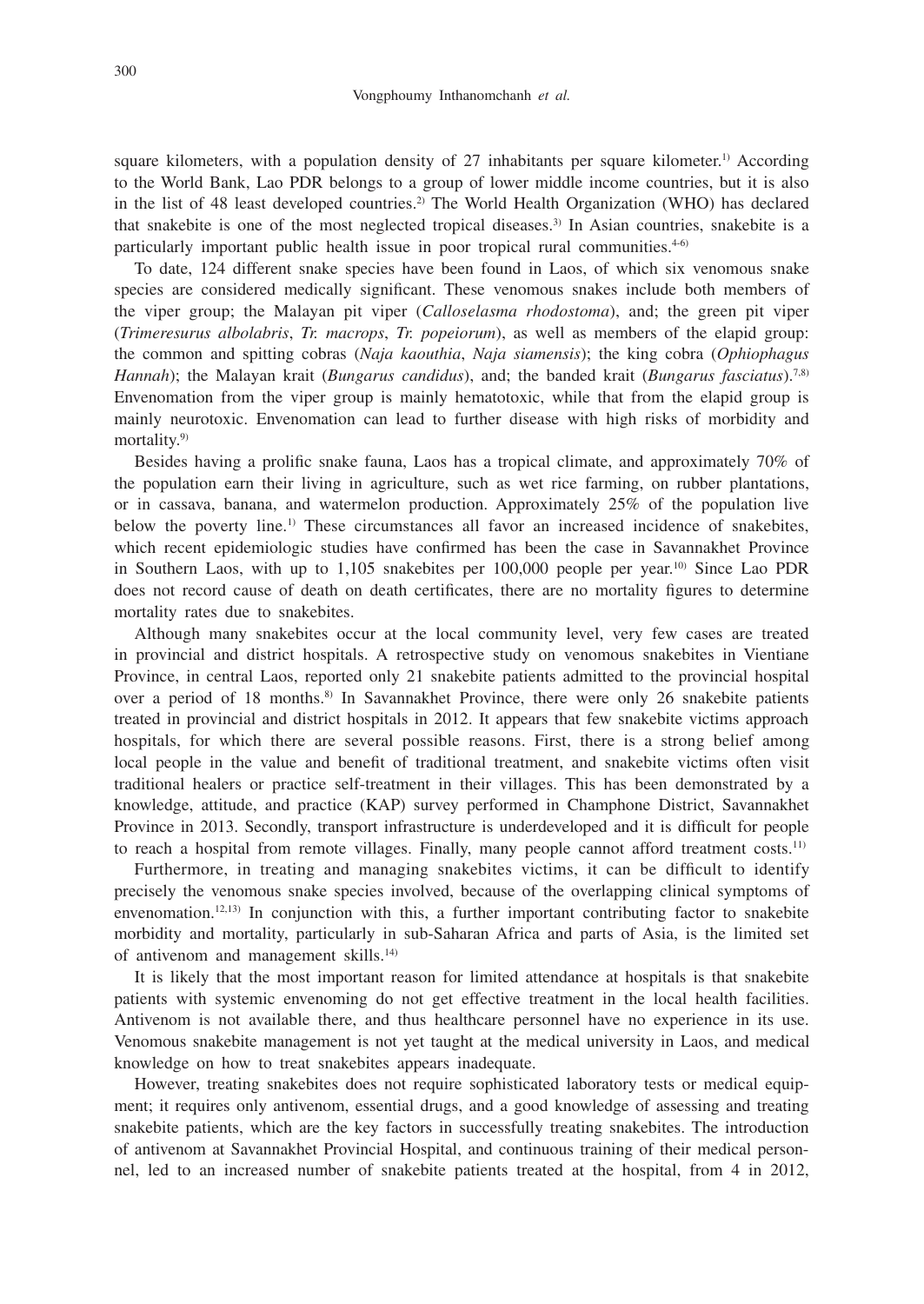to 158 between July 2013 and December 2015.15) This outcome highlights the importance of two key factors in treating snakebites, namely the availability of antivenom and the presence of trained personnel. The present cross-sectional study evaluates the level of knowledge possessed by healthcare providers on venomous snakes in Laos, and on the management of snakebite patients at Savannakhet Provincial Hospital and two district hospitals (DHs) in the eastern part of Savannakhet Province.

## MATERIALS AND METHODS

### *Study design and study sites*

A cross-sectional survey was carried out from August to September 2015, to assess the level of knowledge existing about venomous snakes and in the management of snakebite, among healthcare providers in 2 district hospitals (DHs) in Phine and Sepon District and in Savannakhet Provincial Hospital in Savannakhet Province, Lao PDR. Savannakhet Province was selected because a recent survey had recorded a high incidence of snakebites in this region.<sup>10)</sup> Savannakhet Province consists of 15 districts with 187 health facilities, including one provincial hospital and 14 DHs. The province has 132,301 households with 969,700 inhabitants, of whom women represent 50.4%. The literacy rate of the population aged fifteen and above is 68%. About 80% of the population live in rural areas. The main source of income for people living in rural areas derives from small-scale agricultural activities. Sepon District is located 196 km east of the Savannakhet provincial capital. The district covers 2,580 square kilometers, with 88 villages and 56,100 inhabitants. Phine District is located 161 km east of the Savannakhet provincial capital and shares a border with Sepon District. The district covers 3,434 square kilometers, with 100 villages and 65,100 inhabitants. A village is considered poor if more than 50% of households are living under 1.90 US dollar per day; in these districts, approximately 40% of villages are poor according to this criterion. Both districts are principally mountainous, and approximately 50% of the villages in the two districts do not have electricity.<sup>1)</sup> There are two types of DHs in Savannakhet Province: type A and type B. Sepon DH is a type A hospital with 30 beds and provides a higher level of care, with anesthesiology and basic general surgery alongside gynecology and obstetrics, internal medicine and pediatrics. Phine DH is a type B hospital, with 15 beds where only minor surgery, basic gynecology and obstetrics, internal medicine and pediatrics available. Convenience sampling was used for this study. Also for this study, Savannakhet Provincial Hospital has been defined as an urban hospital, while Phine and Sepon District Hospitals have been defined as rural hospitals, based on their geographical location and the local population size.

#### *Questionnaire*

The questionnaire consisted of two parts. The first part focused on socio-demographic characteristics of the respondents, including age, sex, education, place of work, and working experience. The second part of the questionnaire consisted of 23 multiple choice questions with a single correct answer, including questions about two case scenarios. The questionnaire covered knowledge in identifying snake species, snake venom effects, first aid after snakebites, the treatment of snakebite patients including antivenom administration, and the side effects of antivenom.

The questionnaire was based on WHO guidelines for the treatment of venomous snakebites in Southeast Asia,<sup>16)</sup> recent publications on snake fauna in Lao PDR,<sup>7)</sup> and personal patient care experiences at Savannakhet Provincial Hospital.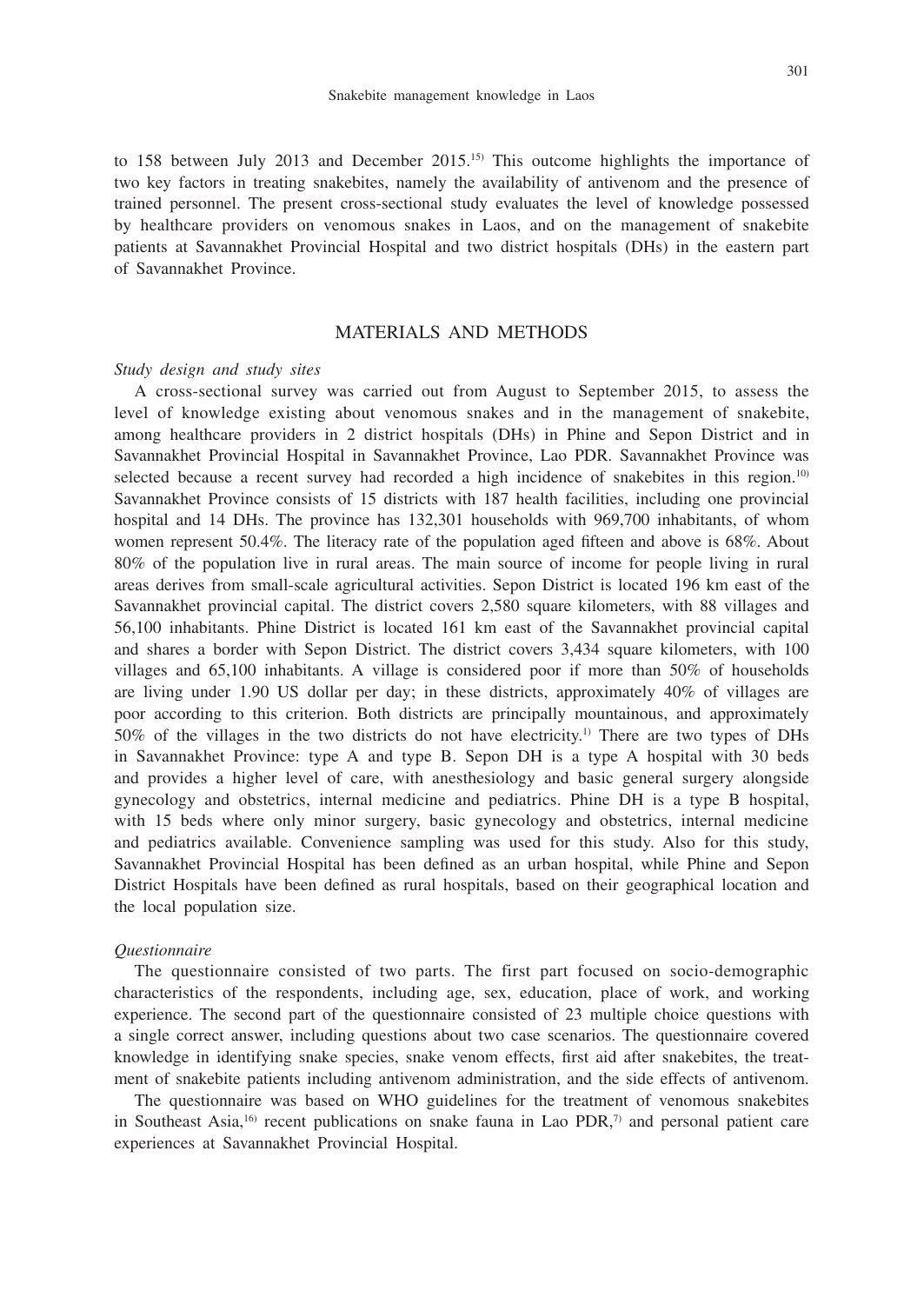### *Study population, sample size and data collection*

A total of 119 healthcare providers out of 132 were included into the survey, with 13 excluded. The respondents numbered 30, 21, and 68 from Sepon, Phine, and Savannakhet Hospitals, respectively. The data were collected using face-to-face interviews. Each interviewee was informed about the purpose of the survey and gave written informed consent before answering the questionnaire. External assistance from the internet, books, or other colleagues was not allowed, and the time limit for the questionnaire was 30 minutes per respondent.

#### *Data entry and Analysis*

Data from the questionnaires were entered and analyzed using the Statistical Package for the Social Sciences (SPSS) for windows, version 22.0 software (SPSS Inc., Illinois, USA). Descriptive statistics analyses were performed to describe frequencies, percentages, mean, and standard deviations for socio-demographic characteristics. To evaluate the level of knowledge, a knowledge score was assigned by giving "1" for a correct answer and "0" for an incorrect answer for each of the 23 questions. The total score was calculated for each respondent with a score from 0 to 23. The questions were divided into two thematic areas. Eight questions covered snake identification and 15 questions covered snakebite management. Adequate knowledge was defined as giving correct answers to more than 80% of the questions in each thematic area, corresponding to more than 6 out of 8 questions about snake identification and more than 12 out of 15 questions about snakebite management. Logistic regression analysis was used to estimate odds ratios (ORs) and 95% confidence intervals (CI) of adequate knowledge for treating snakebites among the healthcare providers. A p-value of less than 0.05 was considered statistically significant.

### *Ethical clearance*

Approval for this study was obtained from the National Ethical Committee for Health Research at the National Institute of Public Health in Vientiane, Ministry of Health, Lao PDR. Permission to collect data in this area was also approved by the board of directors at Savannakhet Provincial Health Department. All participants were informed about the purpose of the study and were assured that their responses would be treated anonymously and confidentially. Written informed consent was obtained from all participants and they were free to withdraw from this study at any time without prejudice.

### RESULTS

### *Background characteristics of healthcare providers from rural and urban hospitals*

Of the 119 healthcare providers (herein after referred to as "study participants") who took part in this study, 68 (57.1%) were from the urban hospital and 51 (42.9%) from the rural hospitals, as shown in Table 1. Most of them were female  $(n=87, 73.1\%)$ . The mean age  $(\pm SD)$ of the study participants was 37.0  $(\pm 10.9)$ , ranging from 22 to 56 years. Sixty-two (52.1%) study participants belonged to the 20 to 35-year age group, 36 (30.3%) were aged between 36 to 50 years and 21 (17.6%) were aged over 50 years. More than half were physicians ( $n=62$ , 52.1%), while 57 (47.9%) were nurses. In terms of experience among the study participants, 62  $(52.1\%)$  had less than 10 years, 18 (15.1%) had 10 to 20 years, and 39 (32.8%) had more than 20 years. The majority, 79 (66.4%), had never received training about snakebite management, while 40 (33.6%) reported that they had received training. Nearly half study participants 57 (47.9%) reported experience in treating snakebite patients, and 23 (19.3%) answered that they felt confident in treating snakebite patients.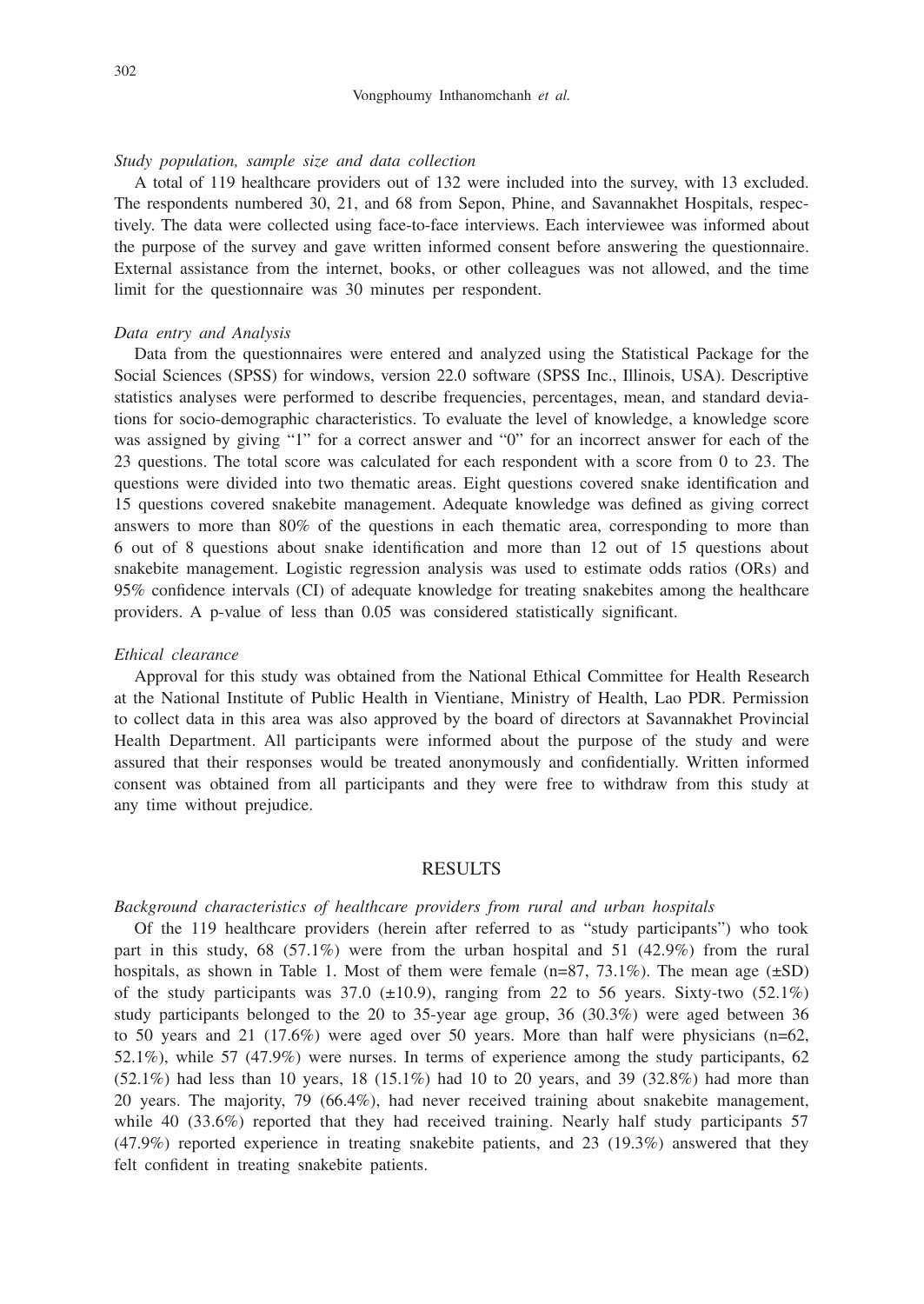|                                       | Rural          |       |              | Urban | Total       |      |
|---------------------------------------|----------------|-------|--------------|-------|-------------|------|
| Characteristics                       | $(n=51)^{a}$   |       | $(n=68)^{b}$ |       | $(n=119)$   |      |
|                                       | $\mathbf n$    | $\%$  | $\mathbf n$  | $\%$  | $\mathbf n$ | $\%$ |
| Gender                                |                |       |              |       |             |      |
| Male                                  | 11             | 21.6  | 21           | 30.9  | 32          | 26.9 |
| Female                                | 40             | 78.4  | 47           | 69.1  | 87          | 73.1 |
| Age (years)                           |                |       |              |       |             |      |
| $20 - 35$                             | 30             | 58.8  | 32           | 47.1  | 62          | 52.1 |
| $36 - 50$                             | 13             | 25.5  | 23           | 33.8  | 36          | 30.3 |
| $>50$                                 | 8              | 15.7  | 13           | 19.1  | 21          | 17.6 |
| <b>Profession</b>                     |                |       |              |       |             |      |
| Nurse                                 | 25             | 49.0  | 32           | 47.1  | 57          | 47.9 |
| Physician                             | 26             | 51.0  | 36           | 52.9  | 62          | 52.1 |
| Working experience (years)            |                |       |              |       |             |      |
| <10                                   | 32             | 62.8  | 30           | 44.1  | 62          | 52.1 |
| $10 - 20$                             | $\overline{4}$ | 7.8   | 14           | 20.6  | 18          | 15.1 |
| >20                                   | 15             | 29.4  | 24           | 35.3  | 39          | 32.8 |
| <b>Training received</b>              |                |       |              |       |             |      |
| N <sub>0</sub>                        | 34             | 66.7  | 45           | 66.2  | 79          | 66.4 |
| Yes                                   | 17             | 33.3  | 23           | 33.8  | 40          | 33.6 |
| <b>Treatment experience</b>           |                |       |              |       |             |      |
| No                                    | 36             | 70.6  | 26           | 38.2  | 62          | 52.1 |
| Yes                                   | 15             | 29.4  | 42           | 61.8  | 57          | 47.9 |
| Confidence to treat snakebite patient |                |       |              |       |             |      |
| N <sub>o</sub>                        | 51             | 100.0 | 45           | 80.7  | 96          | 80.7 |
| Yes                                   | $\overline{0}$ | 0.0   | 23           | 19.3  | 23          | 19.3 |

**Table 1** Characteristics of study participants from rural and urban hospitals

<sup>a)</sup> The rural hospitals were Sepon Hospital  $(n=30)$  and Phine Hospital  $(n=21)$ 

b) The urban hospital was Savannakhet Provincial Hospital (n=68)

*Knowledge regarding envenomation symptoms and providing treatment following snakebite*

Seventy-one study participants (59.7%) correctly answered the question as to whether a coagulation disorder is a symptom of envenomation following green pit viper (GPV) and Malayan pit viper (MPV) bites, and 72 participants (60.5%) correctly answered that muscle paralysis with respiratory failure is a symptom of envenomation following cobra and krait bites. Ninety-seven participants (81.5%) correctly answered that ptosis is a sign of muscle paralysis and a criterion for antivenom administration, and 70 participants (58.8%) knew that there is no local sign following krait bites. Most study participants correctly answered that incision, suction, and massage of the bite site, the application of tourniquets, and intramuscular injection of analgesics, are not recom-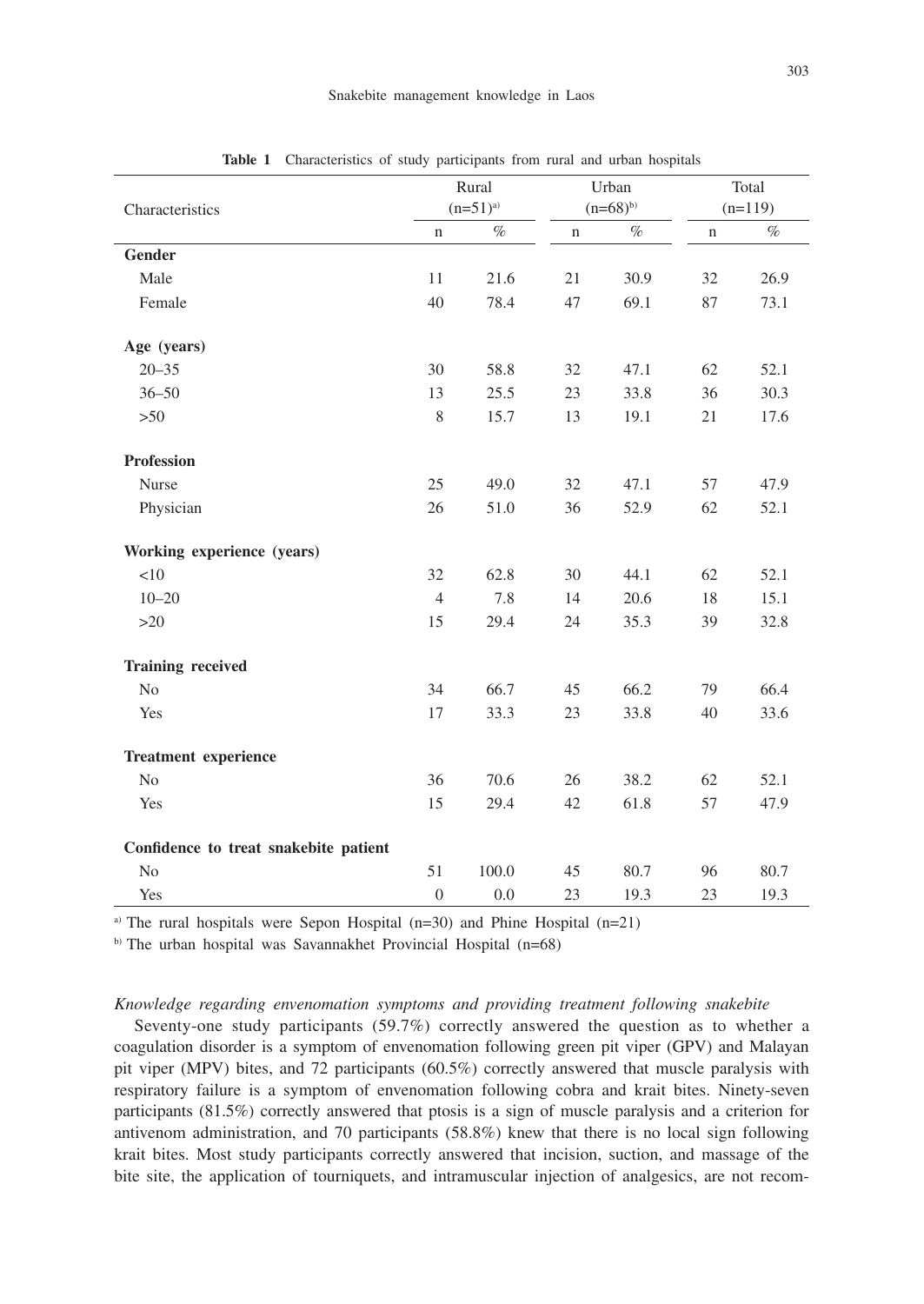|                                                                                                         | Rural $(n=51)^{a}$ |      |             | Urban $(n=68)^{b}$ | Total $(n=119)$ |      |
|---------------------------------------------------------------------------------------------------------|--------------------|------|-------------|--------------------|-----------------|------|
| Knowledge of study participant                                                                          |                    | $\%$ | $\mathbf n$ | %                  | $\mathbf n$     | $\%$ |
| Symptoms of envenomation                                                                                |                    |      |             |                    |                 |      |
| Coagulation disorder is a symptom en-<br>venomation after GPV <sup>c)</sup> and MPV <sup>d)</sup> bite  | 26                 | 51.0 | 45          | 66.2               | 71              | 59.7 |
| Muscle paralysis with respiratory failure<br>is a symptom of envenomation after cobra<br>or krait bites | 35                 | 68.8 | 37          | 54.4               | 72              | 60.5 |
| Ptosis is a sign of muscle paralysis and<br>criterion for antivenom administration                      | 42                 | 82.4 | 55          | 80.9               | 97              | 81.5 |
| Local signs are minimal or absent after<br>krait bites                                                  |                    | 76.5 | 31          | 45.6               | 70              | 58.8 |
| First aid management                                                                                    |                    |      |             |                    |                 |      |
| Incision of the bite site should not be<br>performed for first aid                                      | 49                 | 96.1 | 65          | 95.6               | 114             | 95.8 |
| Tourniquet method should not be per-<br>formed for first aid                                            | 47                 | 92.2 | 59          | 86.8               | 106             | 89.1 |
| Immobilization of the victim and the bit-<br>ten limb should be performed for first aid                 | 49                 | 96.1 | 56          | 82.4               | 105             | 88.2 |
| Suction of the bite site should not be<br>performed for first aid                                       | 49                 | 96.1 | 66          | 97.1               | 115             | 96.6 |
| Massage of the bite site should not be<br>performed for first aid                                       | 48                 | 94.1 | 68          | 100                | 116             | 97.5 |
| Intramuscular injection of analgesics<br>should not be performed for first aid                          | 37                 | 72.5 | 54          | 79.4               | 91              | 76.5 |

**Table 2** Knowledge of study participants in correctly answering questions regarding symptoms of envenomation and first aid management

a) The rural hospitals were Sepon Hospital (n=30) and Phine Hospital (n=21)

b) The urban hospital was Savannakhet Provincial Hospital (n=68)

c) GPV, Green pit viper.

d) MPV, Malayan pit viper.

mended as treatment for snakebite patients. One hundred and five participants (88.2%) answered correctly that immobilization of the victim and the bitten limb, and transport to the nearest health facility as fast as possible, are the correct treatment procedures following snakebites (Table 2).

## *Knowledge regarding antivenom, its side effects, and the treatment of side effects*

Ninety-nine participants (83.2%) knew that intravenous injection is the appropriate route for antivenom administration, and 98 participants (82.4%) knew that anaphylactic shock is the most serious side effect of antivenom. One hundred and eight participants (90.8%) correctly answered that adrenaline is the drug of choice for the treatment of an anaphylactic shock, 5 (4.2%) would use antihistamine,  $4$  (3.3%) prednisolone and 2 (1.7%) benzodiazepam as the first drug of choice for an anaphylactic reaction.

*Knowledge regarding snake identification and the management of snakebites in relation to different characteristics*

Eighty-six participants (72.3%) had an inadequate knowledge regarding snake identification.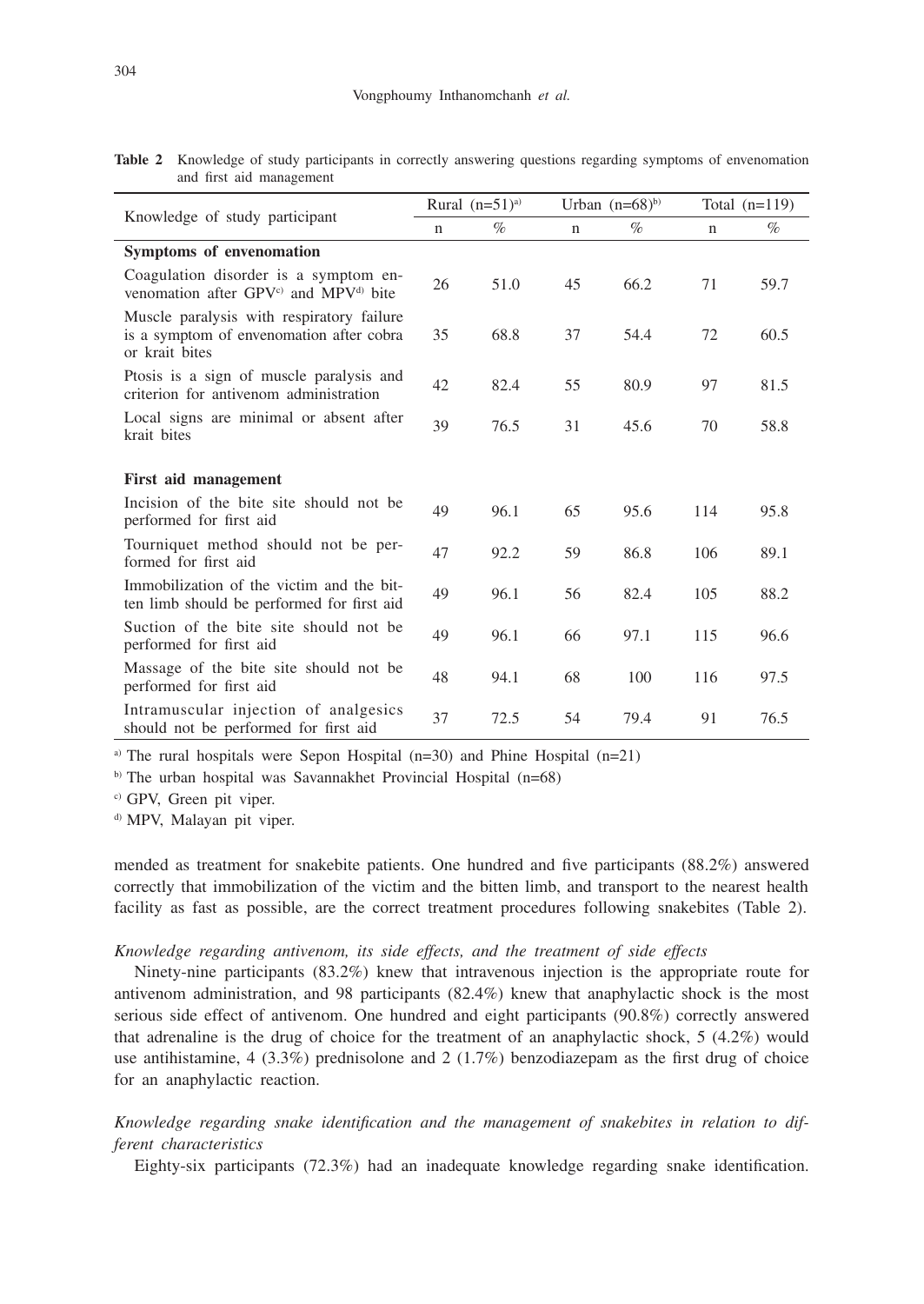Knowledge in relation to the management of snakebite patients was inadequate for 65 participants (54.6%). Inadequate knowledge characterized all groups, with the exception of those belonging to the 50 years or more age group, the physician group, the group who had received training, and the group who declared confidence in treating snakebites: 13 (61.9%), 34 (54.8%), 21 (52.5%) and 14 (60.9%), respectively (Table 3).

|                                       | Knowledge of snake |      |             |          | Knowledge of management of |            |             |      |
|---------------------------------------|--------------------|------|-------------|----------|----------------------------|------------|-------------|------|
|                                       | identification     |      |             |          | snakebites                 |            |             |      |
| Characteristics                       | Inadequate         |      |             | Adequate |                            | Inadequate | Adequate    |      |
|                                       | $\mathbf n$        | $\%$ | $\mathbf n$ | $\%$     | n                          | $\%$       | $\mathbf n$ | $\%$ |
| Gender                                |                    |      |             |          |                            |            |             |      |
| Male                                  | 25                 | 78.1 | 7           | 21.9     | 20                         | 62.5       | 12          | 37.5 |
| Female                                | 61                 | 70.1 | 26          | 29.9     | 45                         | 57.7       | 42          | 48.3 |
| Age (years)                           |                    |      |             |          |                            |            |             |      |
| $20 - 35$                             | 46                 | 74.2 | 16          | 25.8     | 38                         | 61.3       | 24          | 38.7 |
| $36 - 50$                             | 24                 | 66.7 | 12          | 33.3     | 19                         | 52.8       | 17          | 47.2 |
| $>50$                                 | 16                 | 76.2 | 5           | 23.8     | $\,$ 8 $\,$                | 38.1       | 13          | 61.9 |
| <b>Hospital</b> location              |                    |      |             |          |                            |            |             |      |
| Rural                                 | 42                 | 82.4 | 9           | 17.6     | 28                         | 54.9       | 23          | 45.1 |
| Urban                                 | 44                 | 64.7 | 24          | 35.3     | 37                         | 54.4       | 31          | 45.6 |
| <b>Profession</b>                     |                    |      |             |          |                            |            |             |      |
| Nurse                                 | 45                 | 78.9 | 12          | 21.1     | 37                         | 64.9       | 20          | 35.1 |
| Physician                             | 41                 | 66.1 | 21          | 33.9     | 28                         | 45.2       | 34          | 54.8 |
| Working experience (years)            |                    |      |             |          |                            |            |             |      |
| <10                                   | 45                 | 72.6 | 17          | 27.4     | 35                         | 56.5       | 27          | 43.5 |
| $10 - 20$                             | 11                 | 61.1 | 7           | 38.9     | 9                          | 50.0       | 9           | 50.0 |
| $>20$                                 | 30                 | 76.9 | 9           | 23.1     | 21                         | 53.8       | 18          | 46.2 |
| <b>Training received</b>              |                    |      |             |          |                            |            |             |      |
| N <sub>o</sub>                        | 63                 | 79.7 | 16          | 20.3     | 46                         | 58.2       | 33          | 41.8 |
| Yes                                   | 23                 | 57.5 | 17          | 42.5     | 19                         | 47.5       | 21          | 52.5 |
| <b>Treatment experience</b>           |                    |      |             |          |                            |            |             |      |
| No                                    | 46                 | 74.2 | 16          | 25.8     | 35                         | 56.5       | 27          | 43.5 |
| Yes                                   | 40                 | 70.2 | 17          | 29.8     | 30                         | 52.6       | 27          | 47.4 |
| Confidence to treat snakebite patient |                    |      |             |          |                            |            |             |      |
| N <sub>o</sub>                        | 74                 | 77.1 | 22          | 22.9     | 56                         | 58.3       | 40          | 41.7 |
| Yes                                   | 12                 | 52.2 | 11          | 47.8     | $\overline{Q}$             | 39.1       | 14          | 60.9 |

**Table 3** Adequate and inadequate knowledge of study participants in snake identification and management of snakebites with regard to different characteristics (n=119)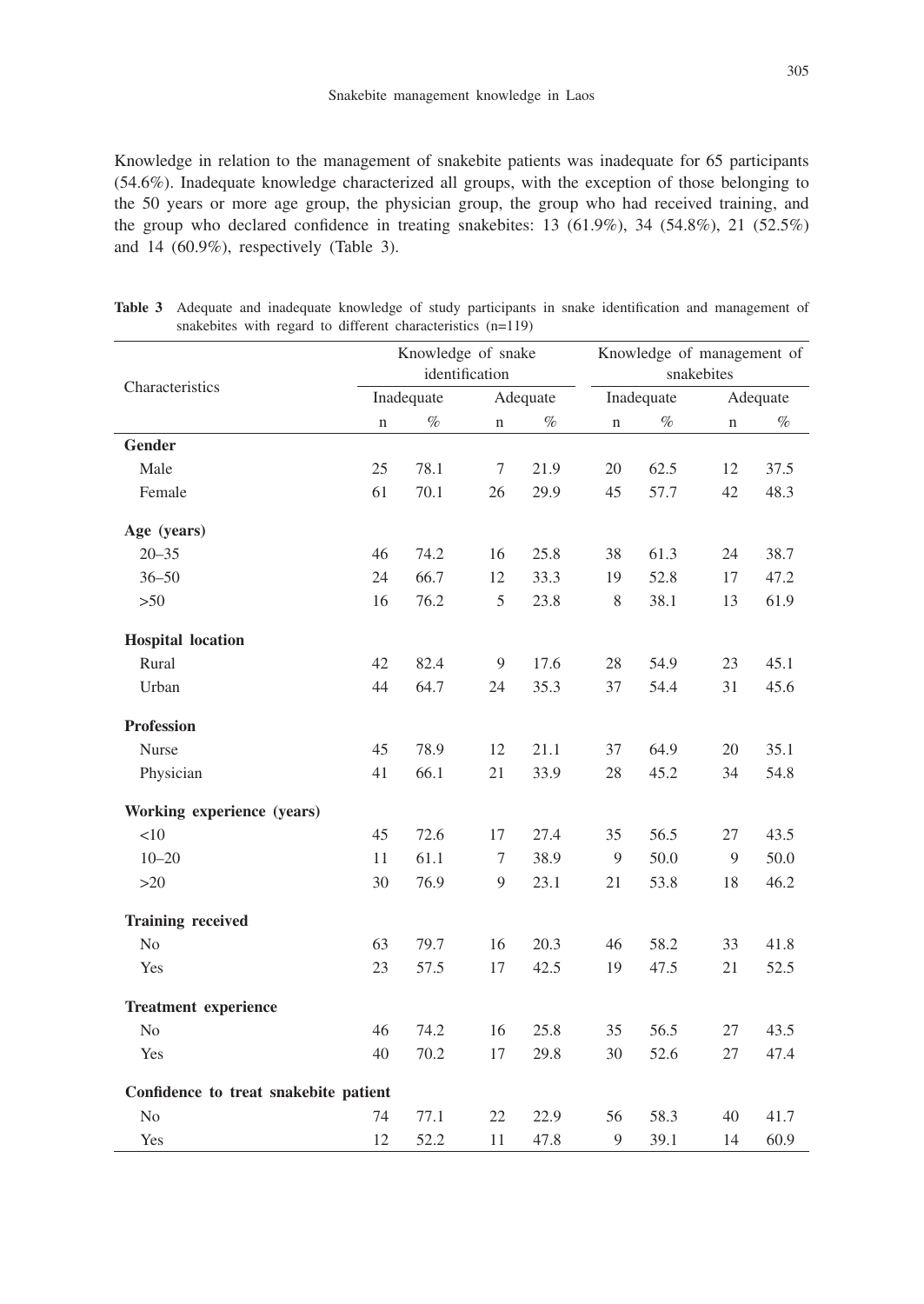*Odds ratio of knowledge regarding snake identification in relation to different characteristics*

As shown in Table 4, an unadjusted analysis showed a significant association between an adequate knowledge of snake identification, hospital location, training received, and confidence to treat a snakebite patient. However, after mutually adjusting for hospital location, profession, training received, experience in providing treatment and confidence to treat a snakebite patient, no significance was observed except for the group of those who had received training. Study participants with training had significantly better knowledge of snake identification compared to

|                                       | Adequate  | Unadjusted   |               |            | Adjusted <sup>a)</sup> |               |              |  |
|---------------------------------------|-----------|--------------|---------------|------------|------------------------|---------------|--------------|--|
| Characteristics                       | $n(\%)$   | <b>OR</b>    | 95% CI        | $P$ -value | <b>OR</b>              | 95% CI        | $P$ -value   |  |
| <b>Gender</b>                         |           |              |               |            |                        |               |              |  |
| Male                                  | 7(21.9)   | $\mathbf{1}$ | Reference     |            |                        |               |              |  |
| Female                                | 26 (29.9) | 1.52         | $0.58 - 3.98$ | 0.389      |                        |               |              |  |
| Age (years)                           |           |              |               |            |                        |               |              |  |
| $20 - 35$                             | 16(25.8)  | $\mathbf{1}$ | Reference     |            |                        |               |              |  |
| $36 - 50$                             | 12(33.3)  | 1.43         | $0.58 - 3.52$ | 0.428      |                        |               |              |  |
| $>50$                                 | 5(23.8)   | 0.89         | $0.28 - 2.84$ | 0.856      |                        |               |              |  |
| <b>Hospital</b> location              |           |              |               |            |                        |               |              |  |
| Rural                                 | 9(17.6)   | $\mathbf{1}$ | Reference     |            | $\mathbf{1}$           | Reference     |              |  |
| Urban                                 | 24(35.3)  | 2.54         | $1.06 - 6.10$ | 0.036      | 2.42                   | $0.87 - 6.70$ | 0.089        |  |
| <b>Profession</b>                     |           |              |               |            |                        |               |              |  |
| Nurse                                 | 12(21.1)  | $\mathbf{1}$ | Reference     |            | $\mathbf{1}$           | Reference     |              |  |
| Physician                             | 21 (33.9) | 1.92         | $0.84 - 4.28$ | 0.121      | 1.81                   | $0.74 - 4.45$ | 0.193        |  |
| Working experience (years)            |           |              |               |            |                        |               |              |  |
| < 10                                  | 17(27.4)  | $\mathbf{1}$ | Reference     |            |                        |               |              |  |
| $10 - 20$                             | 7(38.9)   | 1.68         | $0.56 - 5.05$ | 0.353      |                        |               |              |  |
| $>20$                                 | 9(23.1)   | 0.79         | $0.31 - 2.01$ | 0.627      |                        |               |              |  |
| <b>Training received</b>              |           |              |               |            |                        |               |              |  |
| N <sub>o</sub>                        | 16(20.3)  | $\mathbf{1}$ | Reference     |            | $\mathbf{1}$           | Reference     | $\mathbf{1}$ |  |
| Yes                                   | 17(42.5)  | 2.91         | $1.26 - 6.69$ | 0.012      | 2.54                   | $1.02 - 6.28$ | 0.043        |  |
| <b>Treatment experience</b>           |           |              |               |            |                        |               |              |  |
| N <sub>o</sub>                        | 16(25.8)  | $\mathbf{1}$ | Reference     |            | $\mathbf{1}$           | Reference     | $\mathbf{1}$ |  |
| Yes                                   | 17(29.8)  | 1.22         | $0.54 - 2.72$ | 0.625      | 0.52                   | $0.18 - 1.49$ | 0.225        |  |
| Confidence to treat snakebite patient |           |              |               |            |                        |               |              |  |
| N <sub>o</sub>                        | 22(22.9)  | 1            | Reference     |            | $\mathbf{1}$           | Reference     |              |  |
| Yes                                   | 11 (47.8) | 3.08         | 1.19-7.94     | 0.020      | 2.26                   | $0.63 - 8.09$ | 0.210        |  |

**Table 4** Odds ratio (OR) and 95% confidence interval (CI) of adequate knowledge on snake identification for the characteristics of study participants (n=119)

a) Adjusted mutually for hospital location, profession, training received, treatment experience and confidence to treat snakebite patient.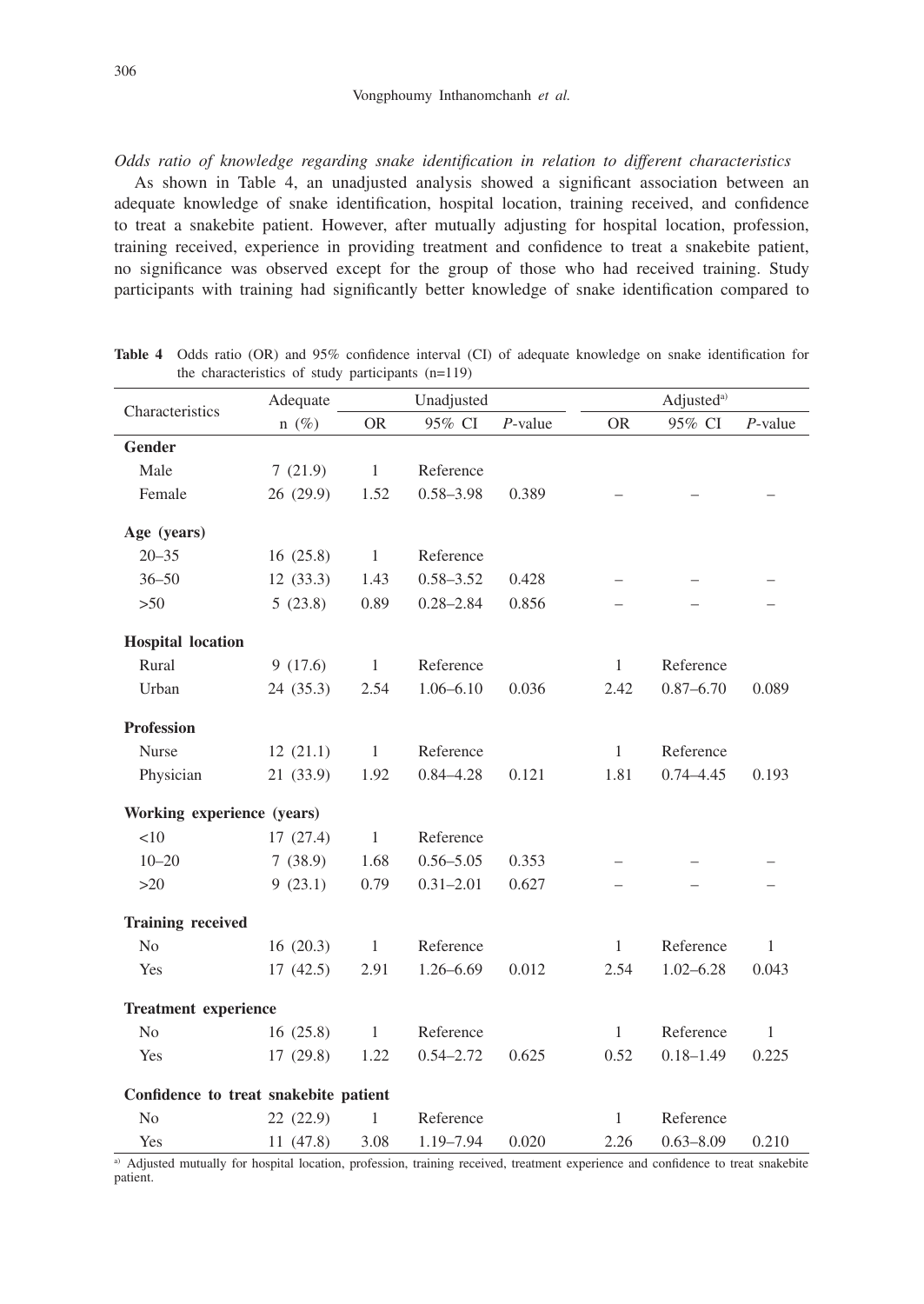those without training (adjusted OR=2.54, 95% CI: 1.02–6.28, p=0.043).

*Odds ratios of knowledge regarding the management of snakebite patients in relation to different characteristics*

Knowledge regarding the management of snakebite patients was significantly higher among the group of physicians compared to the group of nurses, after mutual adjustment for hospital location, profession, training received, experience in providing treatment, and confidence to treat snakebite patients; adjusted OR=2.31, 95% CI: 1.04–5.12, p=0.038 (Table 5). The adjusted OR

|                                       | Adequate  | Unadjusted   |               |            |              | Adjusted <sup>a)</sup> |              |  |  |
|---------------------------------------|-----------|--------------|---------------|------------|--------------|------------------------|--------------|--|--|
| Characteristics                       | $n(\%)$   | <b>OR</b>    | 95% CI        | $P$ -value | <b>OR</b>    | 95% CI                 | $P$ -value   |  |  |
| Gender                                |           |              |               |            |              |                        |              |  |  |
| Male                                  | 12(37.5)  | $\mathbf{1}$ | Reference     |            |              |                        |              |  |  |
| Female                                | 42 (48.3) | 1.55         | $0.67 - 3.56$ | 0.297      |              |                        |              |  |  |
| Age (years)                           |           |              |               |            |              |                        |              |  |  |
| $20 - 35$                             | 24 (38.7) | $\mathbf{1}$ | Reference     |            |              |                        |              |  |  |
| $36 - 50$                             | 17(47.2)  | 1.41         | $0.61 - 3.25$ | 0.411      |              |                        |              |  |  |
| $>50$                                 | 13 (61.9) | 2.57         | $0.92 - 7.12$ | 0.069      |              |                        |              |  |  |
| <b>Hospital</b> location              |           |              |               |            |              |                        |              |  |  |
| Rural                                 | 23(45.1)  | $\mathbf{1}$ | Reference     |            | $\mathbf{1}$ | Reference              |              |  |  |
| Urban                                 | 31(45.6)  | 1.02         | $0.49 - 2.11$ | 0.958      | 0.79         | $0.33 - 1.84$          | 0.587        |  |  |
| <b>Profession</b>                     |           |              |               |            |              |                        |              |  |  |
| Nurse                                 | 20(35.1)  | $\mathbf{1}$ | Reference     |            | $\mathbf{1}$ | Reference              |              |  |  |
| Physician                             | 34 (54.8) | 2.24         | $1.07 - 4.70$ | 0.032      | 2.31         | $1.04 - 5.12$          | 0.038        |  |  |
| Working experience (years)            |           |              |               |            |              |                        |              |  |  |
| <10                                   | 27(43.5)  | $\mathbf{1}$ | Reference     |            |              |                        |              |  |  |
| $10 - 20$                             | 9(50.0)   | 1.29         | $0.45 - 3.71$ | 0.629      |              |                        |              |  |  |
| $>20$                                 | 18 (46.2) | 1.11         | $0.49 - 2.48$ | 0.798      |              |                        |              |  |  |
| <b>Training received</b>              |           |              |               |            |              |                        |              |  |  |
| No                                    | 33 (41.8) | $\mathbf{1}$ | Reference     |            | $\mathbf{1}$ | Reference              |              |  |  |
| Yes                                   | 21(52.5)  | 1.54         | $0.71 - 3.31$ | 0.268      | 1.11         | $0.48 - 2.56$          | 0.793        |  |  |
| <b>Treatment</b> experience           |           |              |               |            |              |                        |              |  |  |
| No                                    | 27(43.5)  | $\mathbf{1}$ | Reference     |            | $\mathbf{1}$ | Reference              | $\mathbf{1}$ |  |  |
| Yes                                   | 27 (47.4) | 1.16         | $0.56 - 2.41$ | 0.676      | 0.68         | $0.27 - 1.66$          | 0.400        |  |  |
| Confidence to treat snakebite patient |           |              |               |            |              |                        |              |  |  |
| N <sub>0</sub>                        | 40 (41.7) | $\mathbf{1}$ | Reference     |            | $\mathbf{1}$ | Reference              |              |  |  |
| Yes                                   | 14 (60.9) | 2.17         | $0.85 - 5.52$ | 0.101      | 2.84         | $0.86 - 9.32$          | 0.085        |  |  |

Table 5 Odds ratio (OR) and 95% confidence interval (CI) of adequate knowledge on snakebite management for the characteristics of study participants (n=119)

a) Adjusted mutually for hospital location, profession, training received, treatment experience and confidence to treat snakebite patient.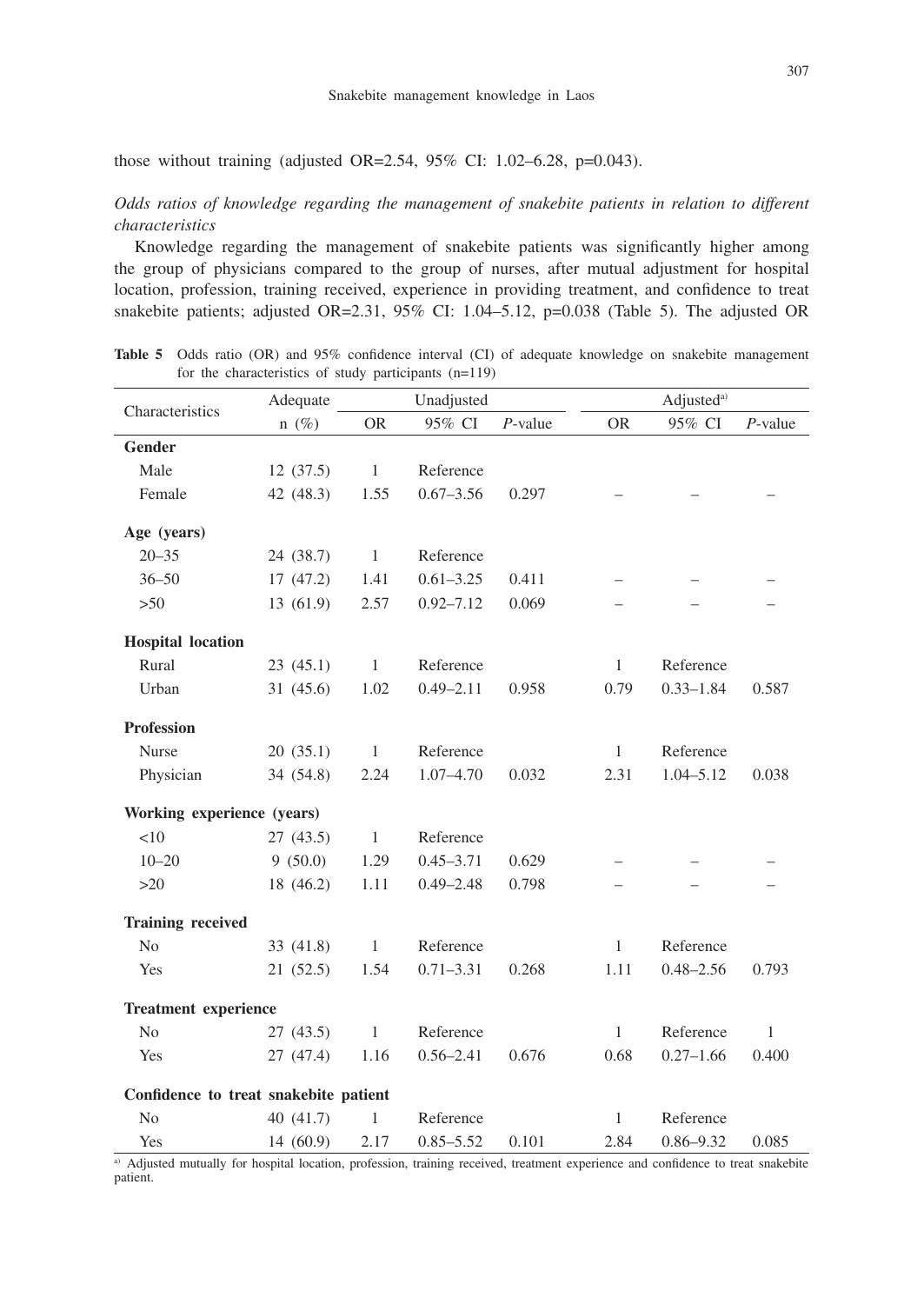for hospital location, training received, experience in the management of snakebite patients and confidence to treat snakebite patients showed no significant association.

### DISCUSSION

Snakebites are a significant health issue in Savannakhet Province, yet very few patients have been treated in district and provincial hospitals.<sup>10)</sup> Financial constraints in a fee-for-service healthcare system may be one of the factors involved. However, a lack of trust in local healthcare and in the facilities available, among the public, is likely to play a more important role, given the non-availability of antivenom and the insufficient level of knowledge concerning the management of snakebites among healthcare providers.

This was the first study that assessed the knowledge of healthcare providers in rural and urban hospitals in Lao PDR, with respect to regional snake fauna and the management of snakebite patients. It was undertaken to understand better the knowledge levels of those providing treatment in this region, and to obtain data to improve healthcare for snakebite patients in the future. Of the participants, 73.1% were female. Based on the 2013 Annual Report on Health Personnel Distribution by the Lao Ministry of Health, the comparable proportion of female health staff in the whole country and Savannakhet Province was  $60\%$  and  $66\%$ , respectively.<sup>17)</sup>

Knowledge among the study participants concerning snake identification was poor as only 27.7% achieved an adequate score. An adequate score for the management of snakebites was achieved by only 45.4% of the study participants. Approximately 59% of the study participants knew that krait bites presented with an absence of local signs, or with only minimal swelling, a finding similar to a study conducted at the Medical College of Kolkata, India.<sup>18)</sup> Knowledge concerning snake identification in relation to different characteristics of the study group showed that only one subgroup, those who had received training, achieved significantly better results compared to those without training. However, the significance was rather marginal, with an OR of 2.54 (95% CI: 1.02–6.28). Knowledge among the study participants concerning the management of snakebites in relation to different characteristics of the study group showed significantly better results in the subgroup of physicians compared to nurses, with an OR of 2.31 (95% CI: 1.04–5.12).

In order to reduce the mortality and morbidity of snakebite patients, effective first aid treatment methods have been introduced in many countries, particularly those with high incidences of snakebites, and the major emphasis for effective first aid treatment is to ensure the transport of the patient to the nearest health facility, operated by well trained professionals and where antivenom is available.19,20) However, it appears that alternative and less helpful methods are still practiced and recommended for the treatment of snakebite patients in many countries, including Lao PDR.<sup>10,15,21,22)</sup> Some misconceptions about effective treatment methods were shown in our study, although the majority of study participants demonstrated a knowledge about less helpful or harmful methods and were not recommending them to patients. This result was demonstrated by the findings that knowledge about first aid was good and approximately 90% of the study participants achieved an adequate score.

WHO has identified antivenom as an essential drug, recommending its use in primary health facilities.<sup>23)</sup> In this study, 83.2% of the participants correctly answered that the appropriate route for antivenom administration was by intravenous injection, which was similar to a study conducted in India, where  $87\%$  of doctors had obtained the same result.<sup>16,24)</sup> Since antivenom may cause anaphylactic shock as a serious adverse side effect, healthcare providers need to be aware of this before administering antivenom to the patients. In our study, 82.4% of healthcare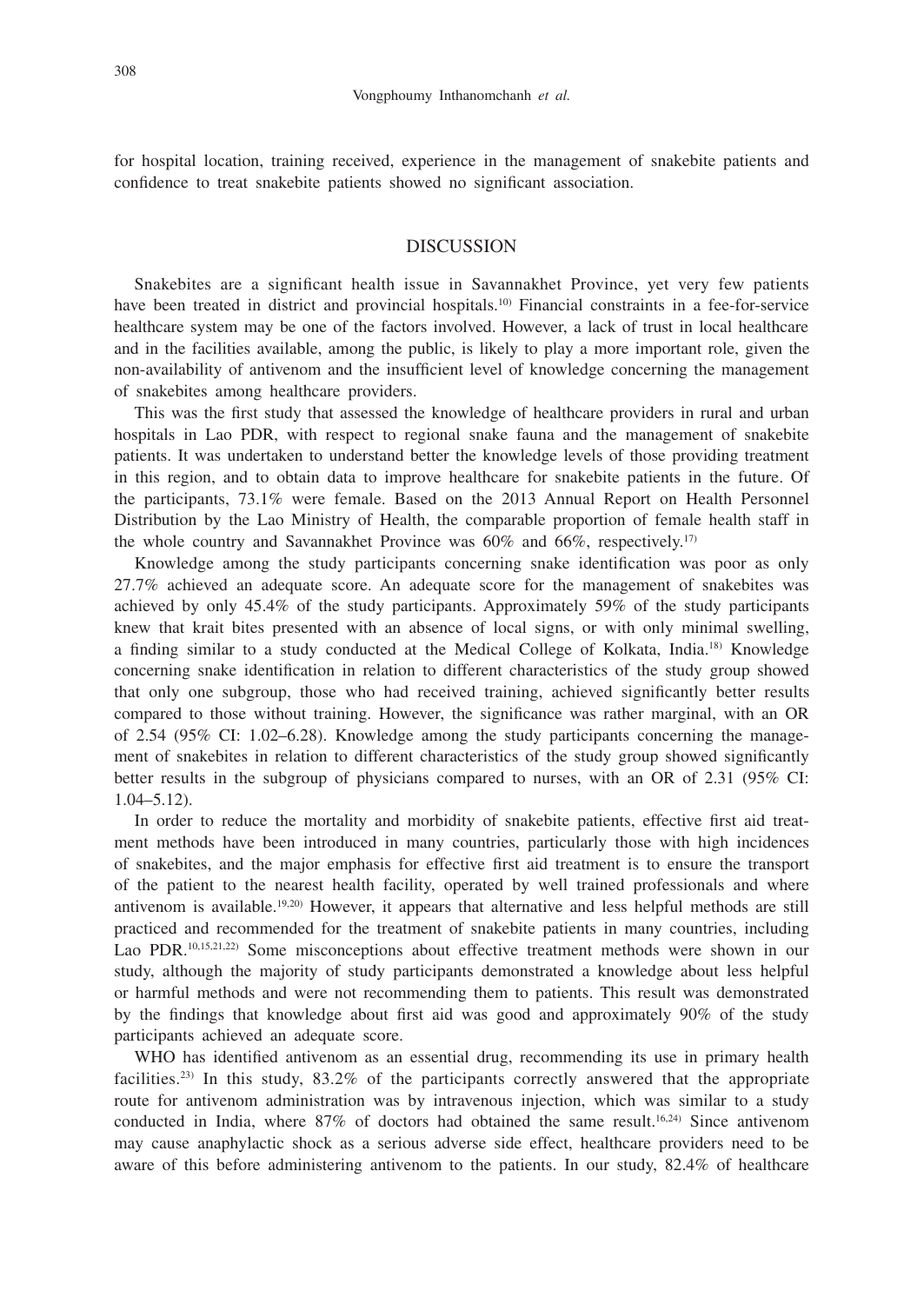providers knew that the most serious reaction to antivenom is anaphylactic shock, and 90.8% knew that adrenaline is the first drug of choice for treating this adverse reaction. This contrasted with findings in India and Pakistan, where only 24% of doctors identified adrenaline as the first drug of choice against this adverse reaction.<sup>25)</sup>

Only one-third of the study participants had received a one-day training workshop about the management and treatment of snakebite patients in Savannakhet Province, conducted during a previous study between 2013 and  $2014<sup>10</sup>$  This workshop had covered knowledge about regional snake fauna, first aid, and the assessment and treatment of snakebite patients, and was the first time for most of them to receive training in this field. To develop skills in snakebite management, training and retraining should be provided and opportunities to develop clinical experience is necessary. In this study, it is possible that participants with training experience did not show significant OR for adequate knowledge on snakebite management, because they had only one training workshop, and that the sample size of this study was small. In September 2016, it was still the case that the management of snakebite patients was not taught at medical universities and health science colleges in Laos. Therefore, it was not surprising that the present study revealed a limited knowledge among healthcare providers with respect to the regional snake fauna and the management of snakebite patients. This knowledge gap has to be closed and a module about regional snake fauna and the management of snakebite patients' needs to be included as part of the national medical teaching program. In the meantime, one-day training can provide an initial introduction into the management of snakebites, and onsite teaching can assist in ensuring the maintenance of professional care in this field and to consolidate acquired knowledge.

Approximately 48% of the participants reported experience in the treatment of snakebite patients, which may not however include experience in administering antivenom, because antivenom was only introduced at Savannakhet Provincial Hospital in July 2013 and was not available at the two District Hospitals.15) The availability of antivenom, the essential drug for snakebite treatment, is a precondition for the professional treatment of snakebites and, together with further onsite teaching, is likely to significantly improve the quality of care and raise the number of patients treated in hospitals.

None of the study participants in the two rural hospitals reported confidence in treating snakebites, and only 19.3% in the urban hospital in Savannakhet Province reported confidence. Therefore, a significant majority of healthcare providers in our study had poor confidence in treating snakebite patients, despite having experience in treating snakebite patients. Similar findings have been made in India, Pakistan, Malaysia and Hong Kong.<sup>24-27)</sup>

Antivenom was introduced at Savannakhet Provincial Hospital in 2013, together with onsite teaching, and these improvements most likely influenced this result. Furthermore, the numbers of those seeking treatment has increased, with the number of patients reporting snakebites increasing from 4 in 2012 to 81 in 2014. Savannakhet Provincial Hospital data from 2013 to 2015 showed that life-threatening anaphylactic reactions occurred in almost 30% of patients receiving antivenom.<sup>15)</sup> Therefore, training needs to ensure the responsible use of antivenom, how to manage in intensive care and the proper use of adrenalin. Thus, onsite training is particularly important to protect the health of patients. The potentially life-threatening side effects of antivenom make the implementation of snakebite treatment in remote district hospitals more difficult, because doctors are reluctant and even afraid to use the drug. It is likely that considerable effort and time will still be required to ensure the safe and professional management of snakebites, particularly at DHs.

The present study has some limitations. It included only healthcare workers in Savannakhet Province, thus reflecting only the situation in that region. However, antivenom is not available in most provincial and district hospitals in the country, and the level of knowledge concerning the management of snakebite patients is likely to be similar in the other provinces as well. Since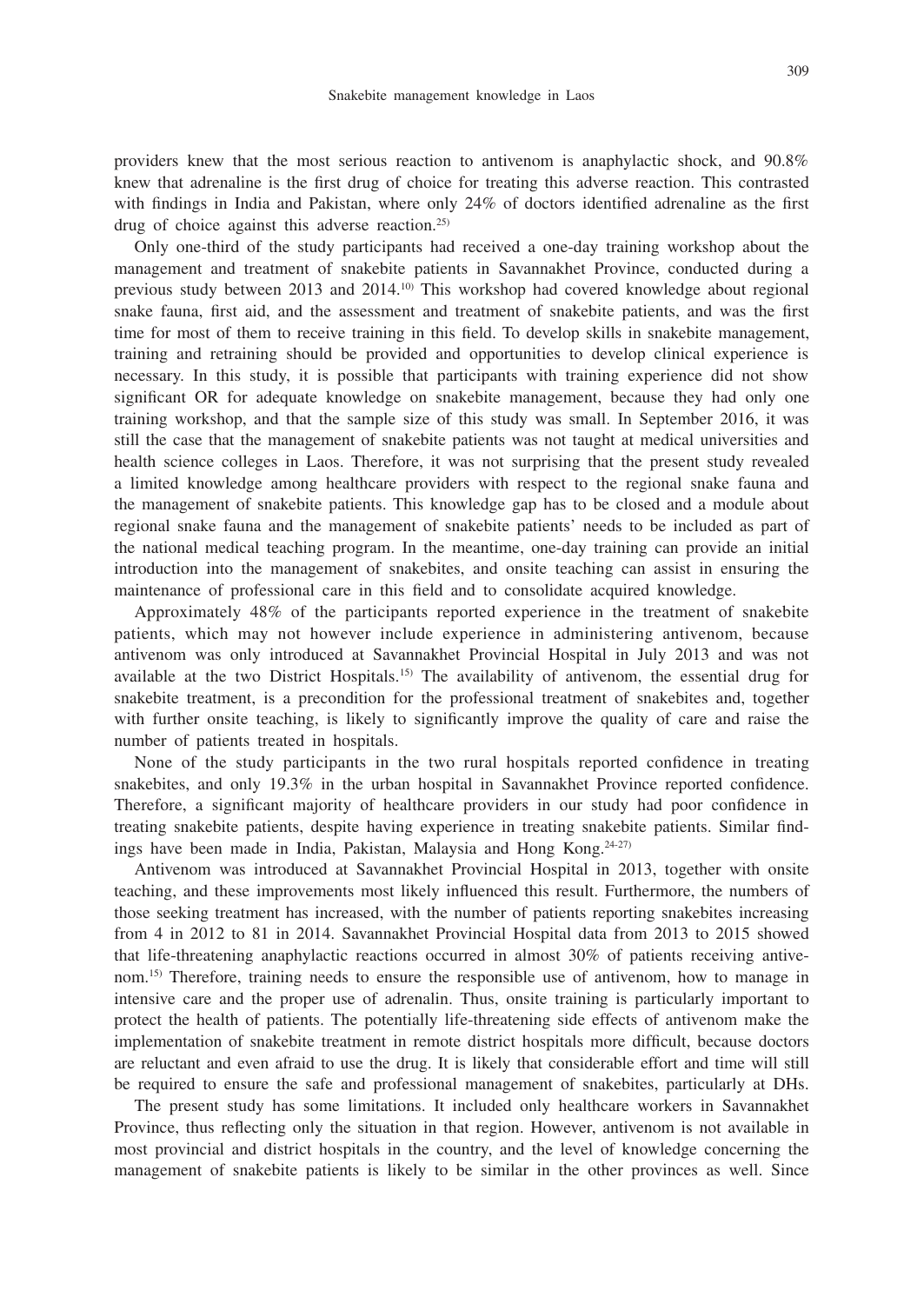13 healthcare providers refused to participate, the percentage of those with adequate knowledge may have been reduced if 132 had been the denominator.

In conclusion, the present study indicated that knowledge of snakebite management among healthcare providers in Savannakhet Province was not sufficient to ensure the professional care of snakebite patients in the province. The management of snakebite patients should be included within the curriculum of the University of Health Sciences in Vientiane and the health science colleges across the country, to ensure the provision of adequate sufficient skills. Clinical experience should then be transferred by trained physicians among healthcare providers throughout the country.

## ACKNOWLEDGEMENTS

Firstly, we are grateful thanks to the staff at Savannakhet Provincial Hospital, Sepon, and Phine District Hospitals for their support and facilitation of data collection throughout the study period. Our sincere gratitude to all the respondents who participated in this study. Finally, we would like to express our sincere gratitude to the Japanese Government, all lecturers, and staff of the Young Leaders' Program, Department of Healthcare Administration, Graduate School of Medicine, Nagoya University, Japan for all their help in this study.

## CONFLICTS OF INTEREST

The authors declare that they have no conflicts of interest.

## **REFERENCES**

- 1) Lao Statistics Bureau. *Provisional Report of Lao Population and Housing Census*. pp.1–46, 2015, Ministry of Planning and Investment Lao PDR.
- 2) Department of Economic and Social Affairs, Development Policy and Analysis Division. *List of least developed counties 2016*, Committee for Development Policy, United Nation. http://www.un.org/en/development/desa/policy/cdp/ldc/ldc\_list.pdf.
- 3) World Health Organization. *Rabies and Envenoming: A Neglected Public Health Issue*. pp 1–38, 2007, World Health Organization, Geneva.
- 4) Alirol E, Sharma SK, Bawaskar HS, Kuch U, Chappuis F. Snake bite in South Asia: a review. *PLoS Negl Trop Dis*, 2010; 4: 603.
- 5) Rago L, Marroquin AMP, Nubling CM, Sawyer J. Snakebite-the neglected tropical disease. *Lancet*, 2015; 386: 1110.
- 6) Chippaux JP. Snake bites: appraisal of the global situation. *Bull World Health Organ*, 1998; 76: 515–524.
- 7) Teynié A, David P. *Voyages Naturalistes au Laos: les reptiles (In French)*. pp.1–315, 2010, Revoir.
- 8) Blessmann J, Khonesavanh C, Outhaithit P, Manichanh S, Somphanthabansouk K, Siboualipha P. Venomous snake bites in Lao PDR: a retrospective study of 21 snakebite victims in a provincial hospital. *Southeast Asian J Trop Med Public Health*, 2010; 41: 195–202.
- 9) Ahmed S, Ahmed M, Nadeem A, Mahajan J, Choudhary A, Pal J. Emergency treatment of a snake bite: pearls from literature. *J Emerg Trauma Shock*, 2008; 1: 97–105.
- 10) Vongphoumy I, Phongmany P, Sydala S, Prasith N, Reintjes R, Blessmann J. Snakebites in two rural districts in Lao PDR: community-based surveys disclose high incidence of an invisible public health problem. *PLoS Negl Trop Dis*, 2015; 9: e0003887.
- 11) Khamphathong S. Master's thesis for Tropical Medicine and International Health. *Connaissances, attitudes et pratiques vis-à-vis des mosures de serpents dans les 2 districts de la province de Savannakhet, PDR Laos (In French) 2013*, Instuite de la Francophonie pour la Medicine Trpical (IFMT) in Vientiane, Lao PDR.